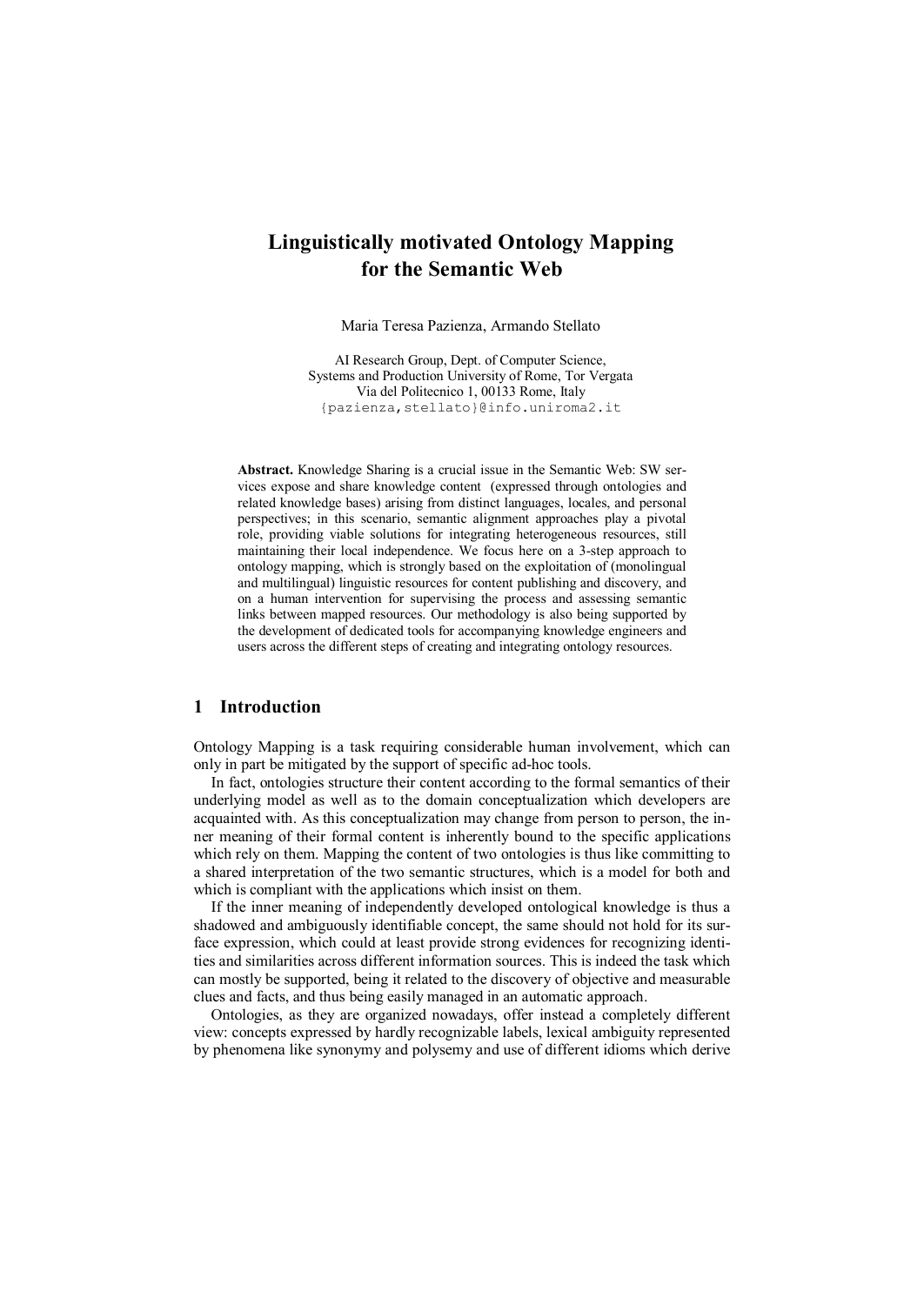from diverse cultures, all together make a strong opposition towards the readability of their content, thus turning away the dream of a scenario where automatic semantic interoperability is made possible.

We thus put forward a 3-step methodology for knowledge integration, which consists in:

- 1. expressing ontological content in a linguistically motivated fashion, as a necessary part of the development of ontologies
- 2. automatically discovering linguistic and semantic evidences to suggest conceptual similarities during automatic ontology alignment.
- 3. supporting users in the process of producing assessed ontology mapping documents, offering reliable knowledge for providing semantic links across different information sources

To this end, exploitation of existing linguistic resources is an ideal feature for any tool wishing to support users during the first two steps. Providing a clear and uniform interface for Linguistic Resources (from now on, LRs) is thus strongly expected, as it would represent an abstraction guaranteeing independence from the intended task, models and implementations, and allowing for easy scalability towards newly available resources.

## **2 "Lexicalizing" The Semantic Web: A 3-Step Approach To Knowledge Integration**

In this paper, we give an overview of our 3-step methodology, presenting our framework for a linguistically motivated approach to ontology development and discussing how this approach could give raise to new scenarios for ontology mapping. In this section, a brief introduction is given for each of the three presented steps, while more details are provided in the next sections.

### **2.1 Linguistically motivated Ontology Development**

As a first important step of our methodology, we should reconsider the process of Ontology Development to include the enrichment of ontological content with proper lexical expressions in natural language. Knowledge Integration would benefit of such a new perspective over ontological data, as it provides, once for all, a whole series of evidences which can then be exploited by ontology mediators to align different conceptualizations.

Ontology Development tools should reflect this need, supporting users with dedicated interfaces for browsing linguistic resources: these are to be integrated with classic views over knowledge data such as class trees, slot and instance lists, offering a set of functionalities for linguistically enriching concepts and, possibly, for building new ontological knowledge starting from linguistic one.

Unfortunately, while ontologies have undergone a process of standardization which culminated, in 2004, with the promotion of OWL [4] as the official ontology language for the semantic web, linguistic resources still maintain heterogeneous formats and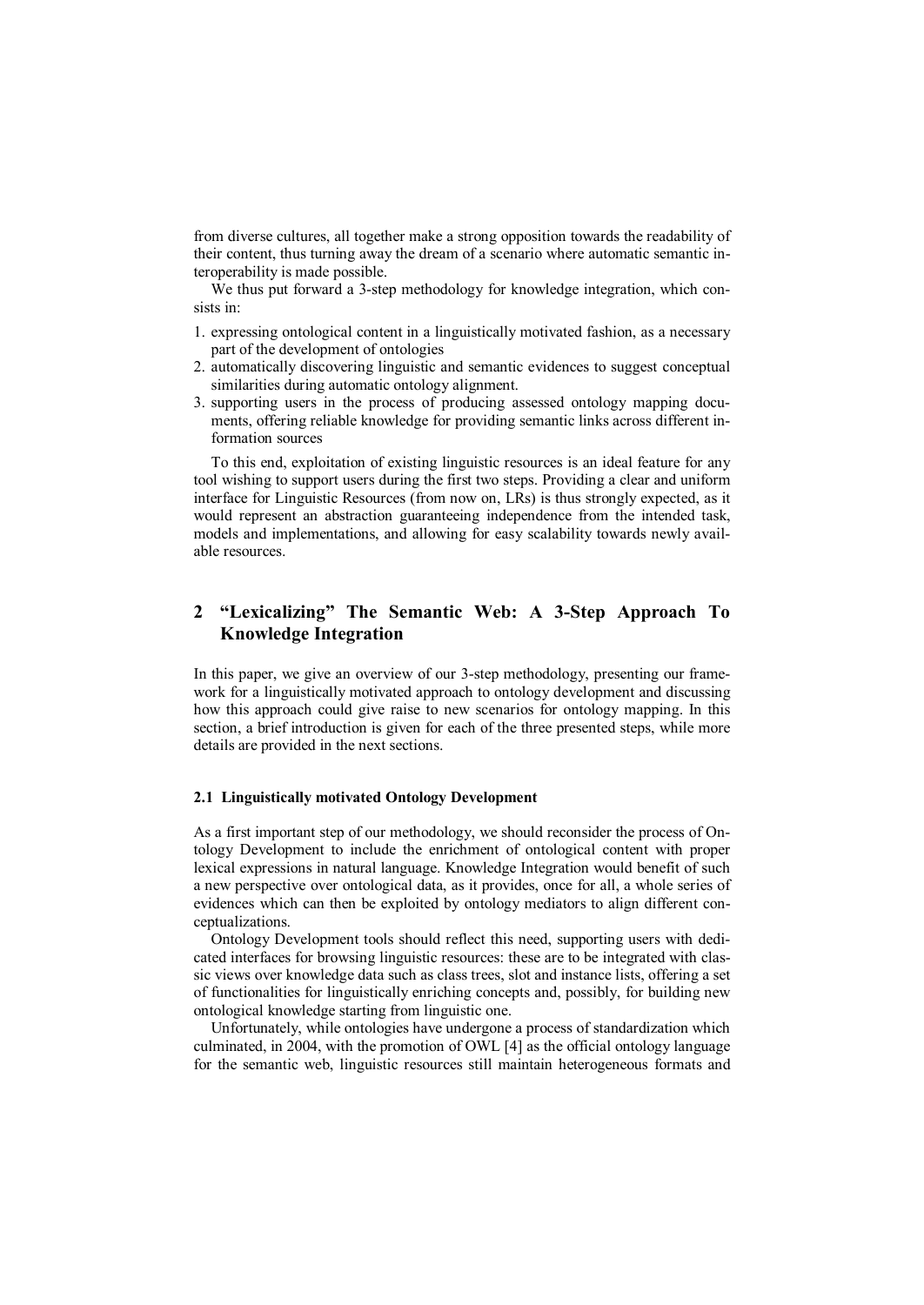follow different models, which make tricky the development of such an interface. We will address this problem in section 3 and discuss our approach in defining a uniform model for accessing linguistic resources; then in section 4 we will introduce Ontoling [10], a Plugin for the Protégé [6] ontology development environment dedicated to linguistic enrichment of ontologies. Section 5 provides instead a methodology for automatically performing the enrichment process.

### **2.2 Automatic Ontology Alignment**

Exploitation of linguistic resources is also a characterizing feature of our ontology mapping approach. Once ontologies have been linguistically enriched, they offer a wide range of evidences for guessing proper semantic connections with other ontologies. Natural languages descriptions of concepts, presence of synonyms and possible translations into different idioms, all of them properly added during the linguistic enrichment phase, offer reliable lexical anchors for supporting an ontology mapping process. This phase may be considered inside two different scenarios:

- 1. it can either be considered as part of a machine-supported task which aims at discovering possible mappings between ontologies, which need then to be accepted through human intervention (see next phase), or seen as
- 2. a completely automatic process, as for a dialogue between two agents (or Semantic Web Services), where each of them is trying to properly match concepts expressed by its interlocutor, against its internal representation of the domain. In this case the process may not always bring to correct matches; also, it is really difficult to automatically discover complex relationships which go far beyond simple 1-to-1 mappings. On the other side, the idea of a web populated by independent agents exchanging information and presenting the collected results to the user ([12, 13]) is indeed a fascinating one.

In section 6 we discuss our approach to automatic alignment of ontologies and depict a scenario for semantic coordination of distributed, heterogeneous, information sources, which is strongly driven by exploitation of linguistic resources.

#### **2.3 Assessing semantic alignments into ontology mapping documents**

When automatic mapping discovery is seen as part of a more complex alignment task (scenario 1 of phase 2, described above), that phase has to be followed by another one where a final and reliable mapping document is produced. In this last phase the screening of all the discovered semantic links produces suggestions for a usercentered process in which a complete and sound mapping document is finalized. With complete and sound we mean a set of mappings where every concept from the considered ontologies has been covered (completeness) and where all the reported mappings commit to a shared interpretation which is a model for both ontologies (soundness).

In this scenario, ontology mapping representations should account for the needs of both phase 2 and 3, so that, ideally, an ontology mapping tool could first allow an automatic matcher to produce a draft mapping document, which needs then only small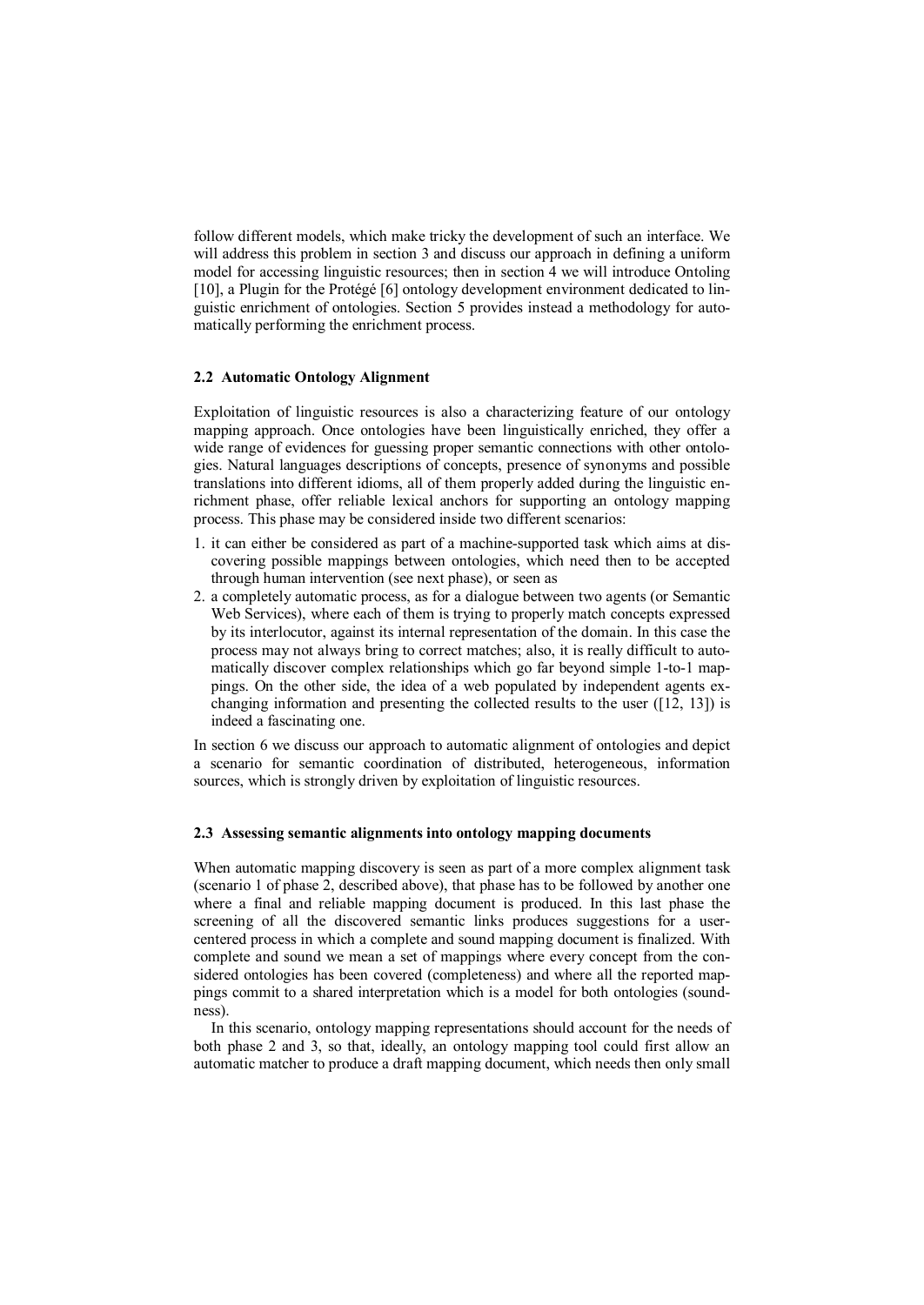changes (or no modification at all) where the suggested mappings are accepted by the user. In [11] we presented XeOML, an extensible mapping language, with the characteristic of separating structural aspects of mappings from any kind of additional information connected with their assertion (motivations, perspectives etc…). Extensions to the language could thus be developed to realize the specific views we need in our framework.

## **3 Linguistic Enrichment of Ontologies**

We introduced the expression "Linguistic Enrichment of Ontologies" to identify a series of different processes sharing the common objective of augmenting the linguistic expressivity of an ontology, through the exploitation of existing Linguistic Resources.

The nature of these processes strongly depends on the LR being exploited for enriching the ontology and on the specific goals which the enrichment needs to achieve.

In the discussed framework, these goals are represented by the necessity of making ontologies easy shareable in a distributed environment, even when no agreement is established in advance about how their content must be exposed. Boosting conceptual knowledge with information coming from LRs may thus provide a first "common sense" layer upon which heterogeneous information sources may be compared and hypotheses for their alignment can be established; successive semantic analysis can then verify these hypotheses and let mappings be assessed between the information sources.

## **3.1 A classification of Linguistic Enrichment tasks**

Though this intent is clear, still heterogeneities in the way ontologies are shared and distributed, can influence adoption of different techniques for ontology enrichment.

Here we describe some of the possible enrichment tasks we contemplate in our framework.

#### *Using a LR's semantic structure as a controlled vocabulary: semantic enrichment of ontologies*

In this class of Linguistic Enrichment tasks, the semantic structure of a given LR (provided it has one), is used as a controlled vocabulary for representing ontological knowledge. What is required is just identification of pointers from ontological data to semantic elements of the linguistic resource. Access to pure linguistic information (if needed) is then guaranteed by the links between the semantic and linguistic structure of the LR.

A possible scenario is represented by an agent society with knowledge mediators relying on a common form of knowledge. This common knowledge is traditionally represented by so called "upper ontologies", or "upper models" which contain a first stratification of general concepts. However in a few cases [1], instead of an ontology, WordNet [5] synsets have been adopted as a interlingua for guaranteeing communication between autonomous distributed agents. When a LR is used in this way, there are no formal links between distributed ontologies (i.e. ontologies do not need to "OWL-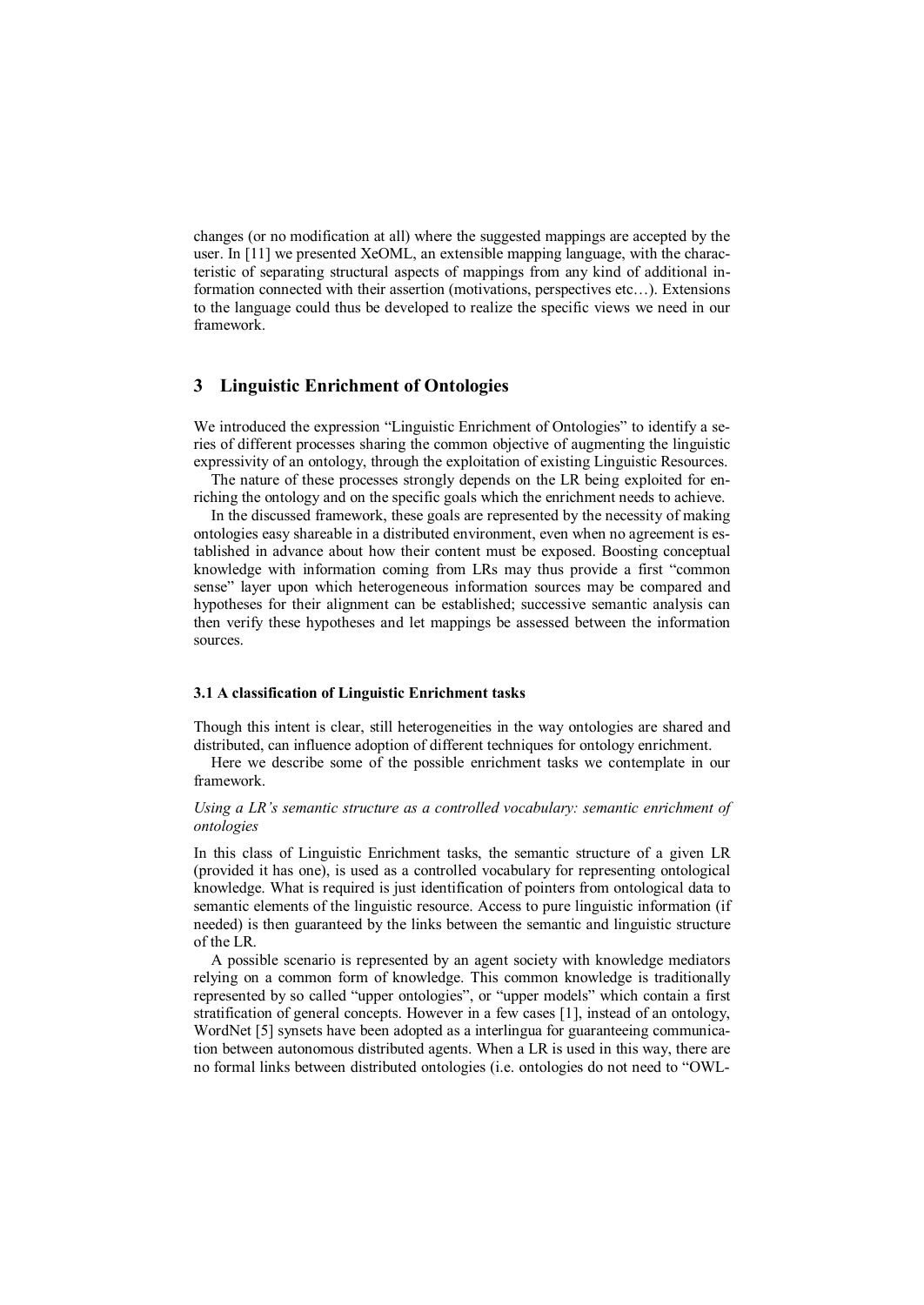import" any reference ontology, so there is no need to maintain consistency of a unique, big ontology constituted of the global reference ontology and of all connected local ontologies); instead loose mappings (in the spirit of [9]) between their contents and the semantic structure of a LR provide a common reference vocabulary for enabling semantic coordination between different peers.

The supposition behind this scenario is that distributed peers (agents/services and their related ontologies) bear some form of semantic commitment towards one or more LRs, which are elected as interlingua for communication.

#### *Explicit Linguistic Enrichment*

In case of no committed semantic agreement between autonomously developed information sources, no further solution exists for reaching semantic interoperability than relying on the very last form of shared knowledge representation: natural language. It is the form used by humans to pass from their own conceptualization of the world, to any form of shareable communication, being it spoken, written, or even related to formal representations of knowledge (also a good programming style ask for variables and functions being expressed through evocative labels). Indeed, stating direct links between ontological content (which is often scarcely modeled, upon a linguistic point of view) and linguistic expressions, may represent the only viable solution to increase the shareability of the represented knowledge.

Moreover, the improved range of expressions for denoting a concept and the (possible) presence of natural language descriptions for ontological data, facilitate reuse of existing knowledge, which is made more comprehensible also for humans.

Due to inherent ambiguity of natural language, this kind of linguistic enrichment provide less reliable evidences for ontology mediators. Nonetheless, redundancy of expressions for denoting the same concept may cancel out ambiguity issues and provide instead more clues for identifying similarities. Moreover, a language-aware approach to ontology mapping able to recognize potentially ambiguous information, is less prone to those semantic mismatches which represent typical pitfalls for pure string-matching or term-matching based approaches.

### *Producing Multilingual Ontologies*

Though English is commonly agreed to be a "lingua franca" all over the world, much effort must be (and is being) spent to preserve other idioms expressing different cultures. As a consequence, Multilinguality has been cited as one of the six challenges for the Semantic Web [2].

Exploitation of existing bilingual resources may thus help in the development of multilingual ontologies, in which different multilingual expressions coexist and share the same ontological knowledge. The multilingual enrichment process, mainly if considered upon already enriched ontologies, may beneficiate of a greater linguistic expressivity of the source data and thus exploit different techniques for obtaining proper translations for ontology concepts and roles.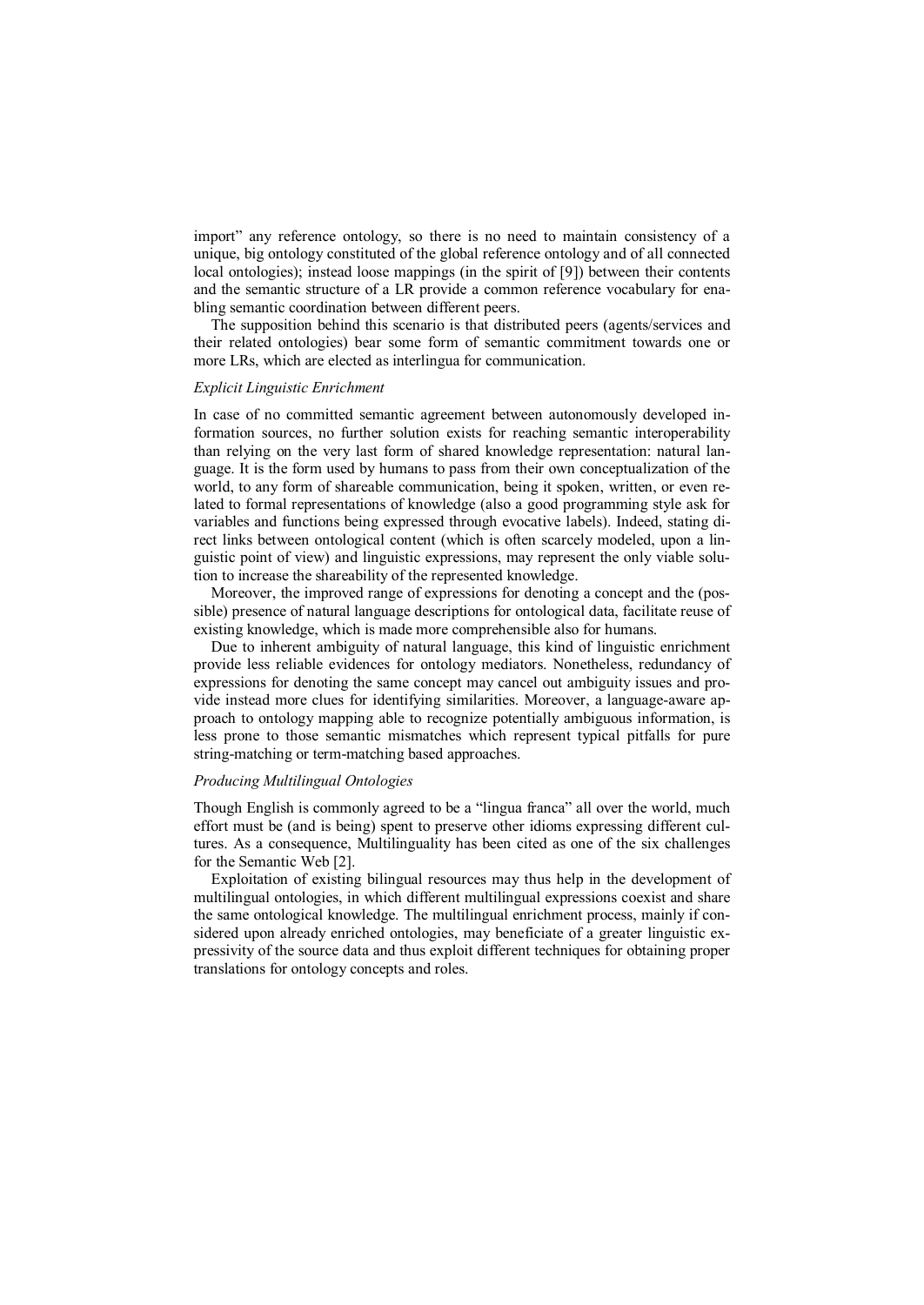

**Fig. 1.** The Linguistic Watermark

Maintaining expressions (and even concepts) belonging to different cultures and idioms is important to preserve and respect the cultural heritage of every country; at the same time, the role of multilinguality is to make ontological information explicitly accessible in different languages, thus reducing the cost of mediating its content across different domains and idioms.

## **3.2 The Linguistic Watermark: a uniform interface for accessing Linguistic Resources**

Along with the analysis of a general interface for linguistic resources, it emerged the logical independence which it could maintain with respect to its possible embedding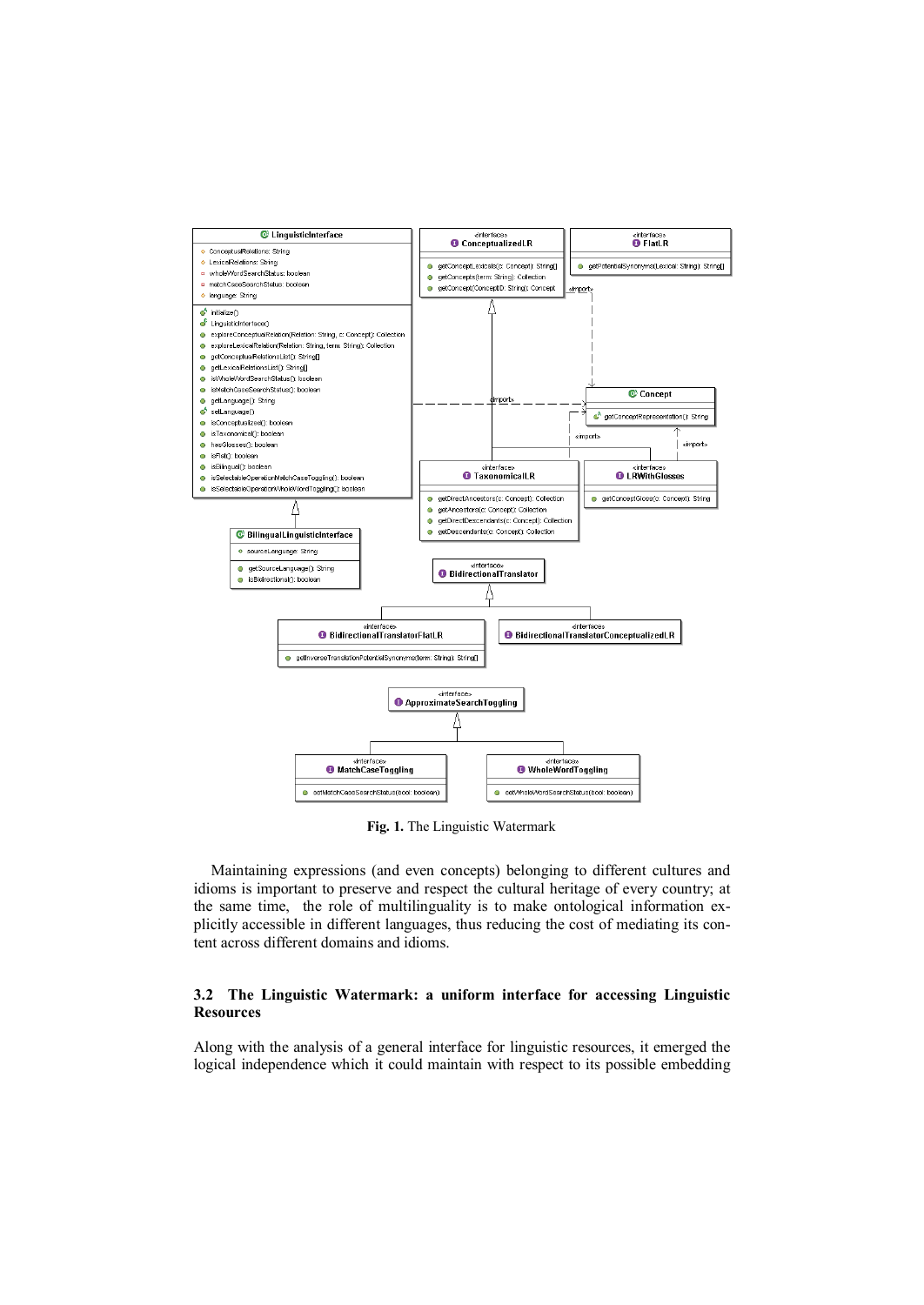applications. Our experience pointed out usefulness in diverse natural language related applications like Ontology Mapping, Question&Answering and Information Extraction, where support for multilinguality and a wider linguistic awareness could be, if not necessary, at least useful for improving performances. Moreover, the interface could also act as a sort of unique fingerprint for describing the underlying resource for which access is provided, its information being exploitable in many applicationdependant contexts.

For this reason, we introduced the notion of Linguistic Watermark (LW), as the series of characteristics and functionalities which distinguish a particular resource inside our framework. As we can observe from the Class Diagram in Fig. 1, we sketched a sort of classification of *linguistic resources*, with the addition of operational aspects. Linguistic resources are in fact structured and described in terms of their features and how their lexical information is organized; the structure has then been completed with query methods for accessing resource's content. We thus implemented this operational ontology as a java package on its own, which can externally be imported by any application willing to exploit natural language resources like lexicons and terminologies. The core of the package is composed of an Abstract Class, named LinguisticInterface*,* which is both the locus for a formal description of a given linguistic resource and a service-provider for exposing the resource specific methods. The other abstract classes and interfaces in the package, which can be implemented or not, depending on the profile of the resource being wrapped, provide instead the signatures for known interface methods.

We have currently developed several implementations of the Linguistic Watermark. Two of them, the Wordnet Interface and the last DICT Interface, being related to freely available resources, have been made publicly available on the Linguistic Watermark site<sup>1</sup>.

The first one is an almost totally complete implementation of the Linguistic Watermark. The Wordnet Interface is in fact a ConceptualizedLR*,* because its linguistic expressions are clustered upon the different senses related to the each term. These senses – "synsets", in Wordnet terminology – have been implemented through the *Concept* interface, which we see bounded by the import statement in the class diagram. Wordnet is a LRWithGlosses, as glosses are neatly separated from synonyms and organized in a one-to-one relation with synsets. Finally, Wordnet Interface implements TaxonomicalLR, as its indexed word senses are organized in a taxonomy of more specific/more generic objects.

The other one, DICT Interface, is based on the Dictionary Server Protocol (DICT) [15], a TCP transaction based query/response protocol that allows a client to access dictionary definitions from a set of natural language dictionary databases. The DICT interface is *conceptualized* too, though its word senses are not indexed as in Wordnet (that is, it is not possible to correlate senses of two different terms upon the same meaning). DICT Interface is also a BilingualLinguisticInterface, as its available wordlists provide translations for several idioms.

Other available interface classes denote *Flat* resources (as opposed to Conceptualized ones), which contain flat lists of linguistic expressions for each defined term, and BidirectionalTranslators, which represent a further specialization of

-

<sup>1</sup> http://ai-nlp.info.uniroma2.it/software/LinguisticWatermark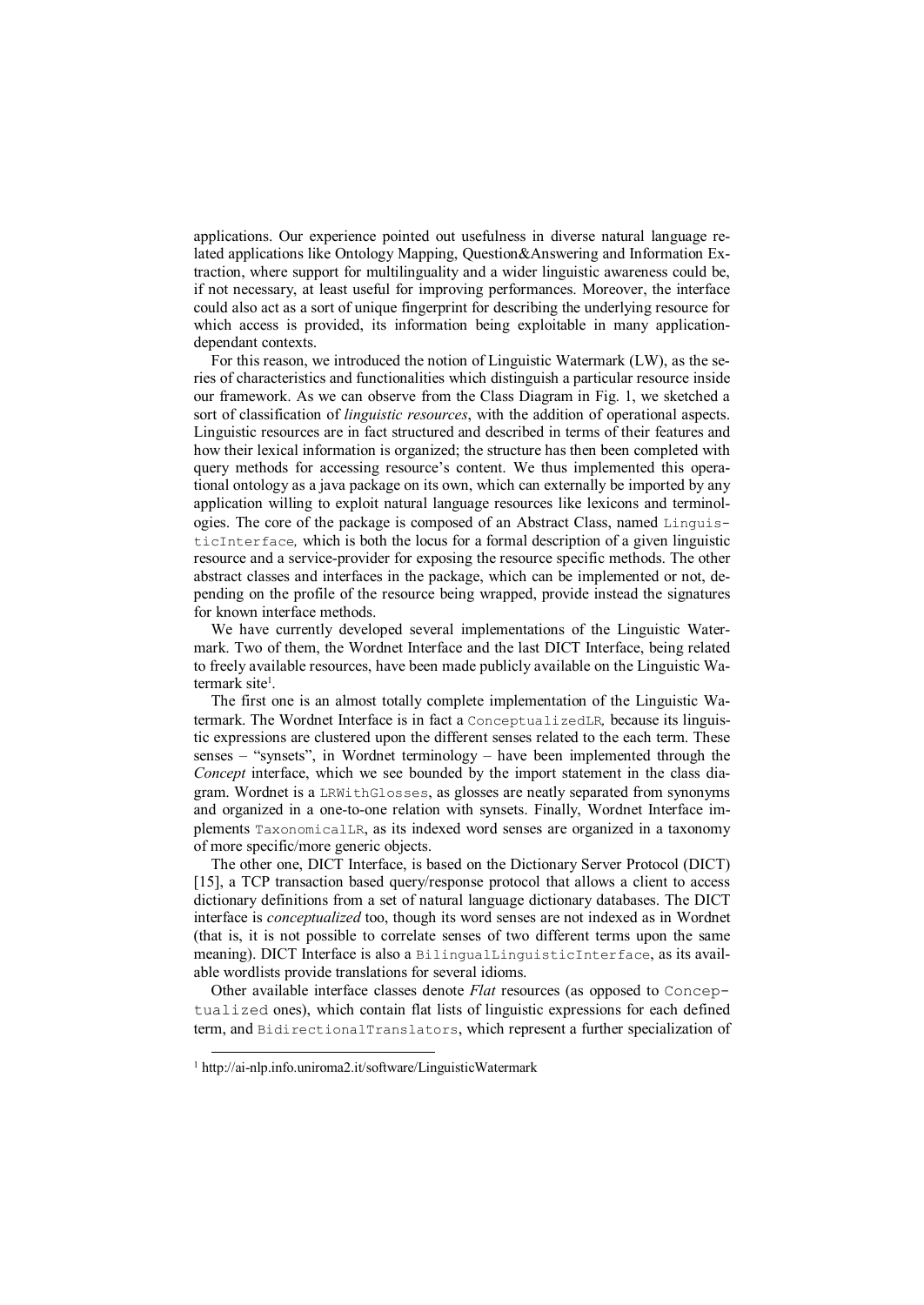Bilingual Linguistic Interfaces providing bidirectional translation services. Other interfaces (ApproximateSearchToggling) are not directly related to the characteristics of the wrapped LR, but to search functionalities which have been provided for it.

As previously mentioned, we defined two classes of methods for browsing LRs: those defined in advance in the interfaces, which can thus be exploited inside automatic processes, and other very specific resource-dependent methods, which are loaded at run-time when the LR is interfaced to some browsing application (e.g. Ontoling). Two methods available in LinguisticInterface: getLexicalRelationList and getConceptualRelationList act thus as service publishers, the former providing different methods for exploring lexical relations among terms or relating terms to concepts, the latter reporting semantic relations among concepts. Through these methods, the Wordnet Interface makes available to the user all the semantic relations contained in Wordnet.

## **4 Ontoling**

Ontoling is a tool dedicated to assist ontology developers and users in the process of enriching ontologies with information coming from available linguistic resources. It has been developed as a plug-in for the popular ontology editing tool Protégé [6]. The architecture of the Ontoling plug-in (Fig. 2) is based on three main components:

- 1. the GUI, characterized by the Linguistic Resource browser and the Ontology Enrichment panel
- 2. the external library *Linguistic Watermark*, which has been presented in the previous section, providing a model for describing linguistic resources
- 3. the core system

and an additional external component for accessing specific linguistic resources. This



**Fig. 2.** Ontoling Architecture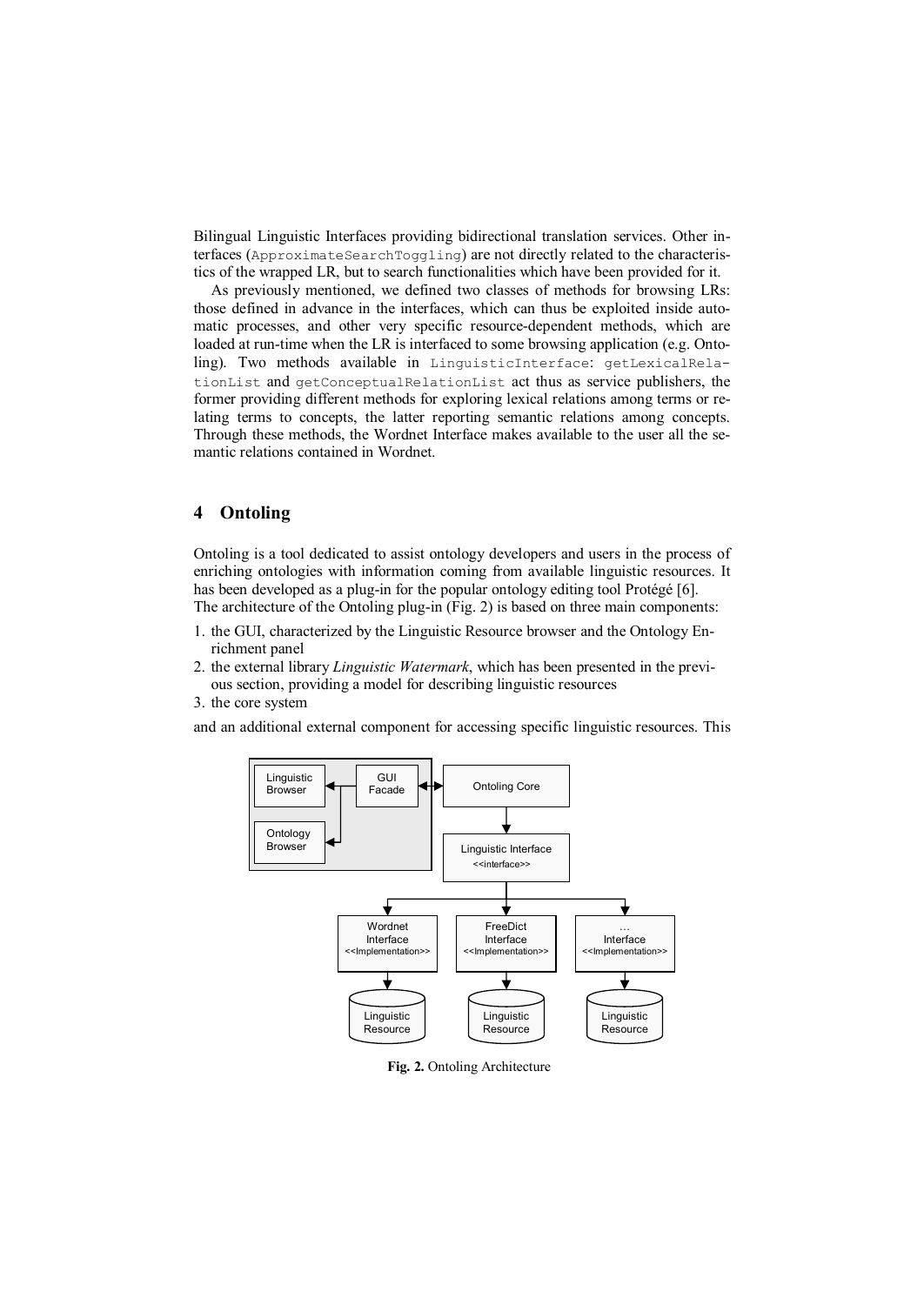component, which can be loaded at runtime, must implement the classes and interfaces contained in the LW library, according to the characteristics of the resource which is to be plugged. In the following sections we provide details on the above components.

## **4.1 Ontoling Core Application**

The core component of the architecture is responsible for interpreting the Watermark of linguistic resources and for exposing those functionalities which suit to their profile. Moreover, the behavior of the whole application is dependant on the nature of the loaded resource and is thus defined at run-time. Several methods for querying LRs and for exposing results have been encapsulated into objects inside a dedicated library of behaviors: when a given LR is loaded, the core module parses its Linguistic Watermark and assigns specific method-objects to each GUI event.

With such an approach, the user is provided with a uniform view over diverse and heterogeneous linguistic resources, as they are described in the LW class diagram, and easily learns how to interact with them (thus familiarizing with their peculiarities) by following a policy which is managed by the system.

For example, with a *flat* resource, a search on a given term will immediately result in a list of (potential) synonyms inside a dedicated box in the GUI; instead, with a *conceptualized* resource, a list of word senses will appear in a results table at first, then it will be browsed to access synonymical expressions related to the selected sense. Analogous adaptive approaches have been followed for many other aspects of the Linguistic Watermark (mono or bidirectional Bilingual Translators, presence of glosses, Taxonomical structures and so on…) sometimes exploding with combinatorial growth.

Future development of Ontoling will go in the direction of considering supervised techniques for automatic ontology enrichment; selecting and modeling the right strategies for the adopted LRs is another task the core module is in charge for.

#### **4.2 Ontoling User Interface**

Once activated, the plugin displays two main panels, the Linguistic Browser on the left side, and the Ontology Panel on the right side (see Fig. 3).

The Linguistic Browser is responsible for letting the user explore the loaded linguistic resource. Fields and tables for searching the LR and for viewing the results, according to the modalities decided by the core component, are made available. The menu boxes on the left of the Linguistic Browser are filled at run time with the methods for exploring LR specific Lexical and Conceptual relations.

The Ontology Panel, on the right, offers a perspective over ontological data in the classic Protégé style. By right-clicking on a frame (class, slot or instance), the typical editing menu appears, with some further options provided by Ontoling to:

- 1. search the LR by using the frame name as a key
- 2. change then name of the selected frame to a term selected from the Linguistic Browser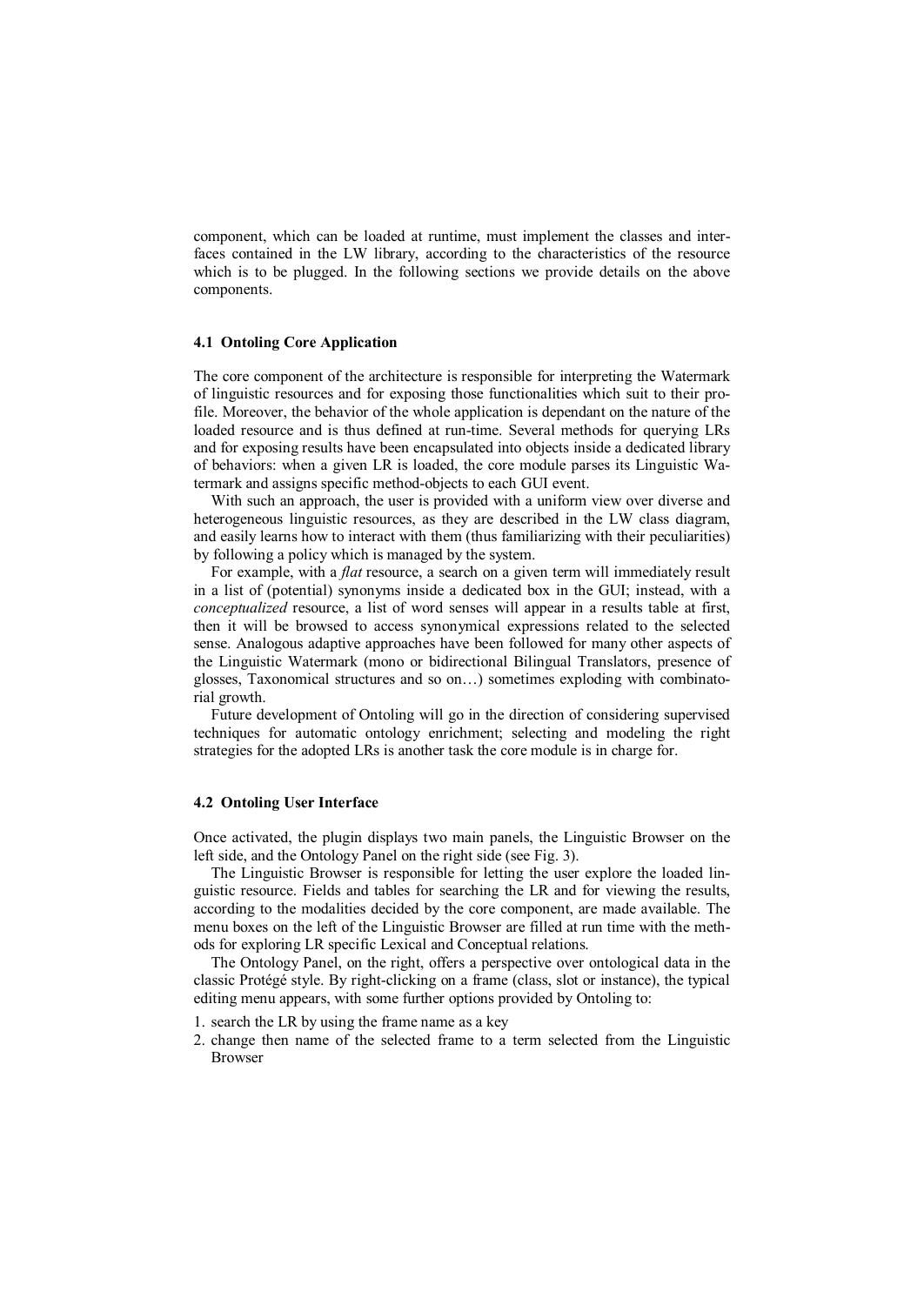

**Fig. 3** A screenshot of the Ontoling Plugin

- 3. add terms selected from the Linguistic Browser as additional labels for the selected frame
- 4. add glosses as a description for the selected frame
- 5. add IDs of senses selected from the linguistic browser as additional labels for the frames
- 6. create a new frame with a term selected from the Linguistic Browser as frame name (identifier)
- 7. only in class and slot browser: if the LR is a *TaxonomicalLR*, explore hyponyms (up to a chosen level) of the concept selected on the Linguistic Browser and reproduce the tree on the frame browser, starting from the selected frame, if available

These functionalities allow not only for linguistic enrichment of ontologies, but can be helpful for Ontologists and Knowledge Engineers in creating new ontologies or in improving/modifying existing ones.

Note how functionality 5 has not a rigid linguistic motivation, but is indeed dedicated to those willing to build an artificial controlled vocabulary which contains direct references to the semantic elements of a particular resource; this functionality is ideal for performing the semantic enrichment task described in section 2.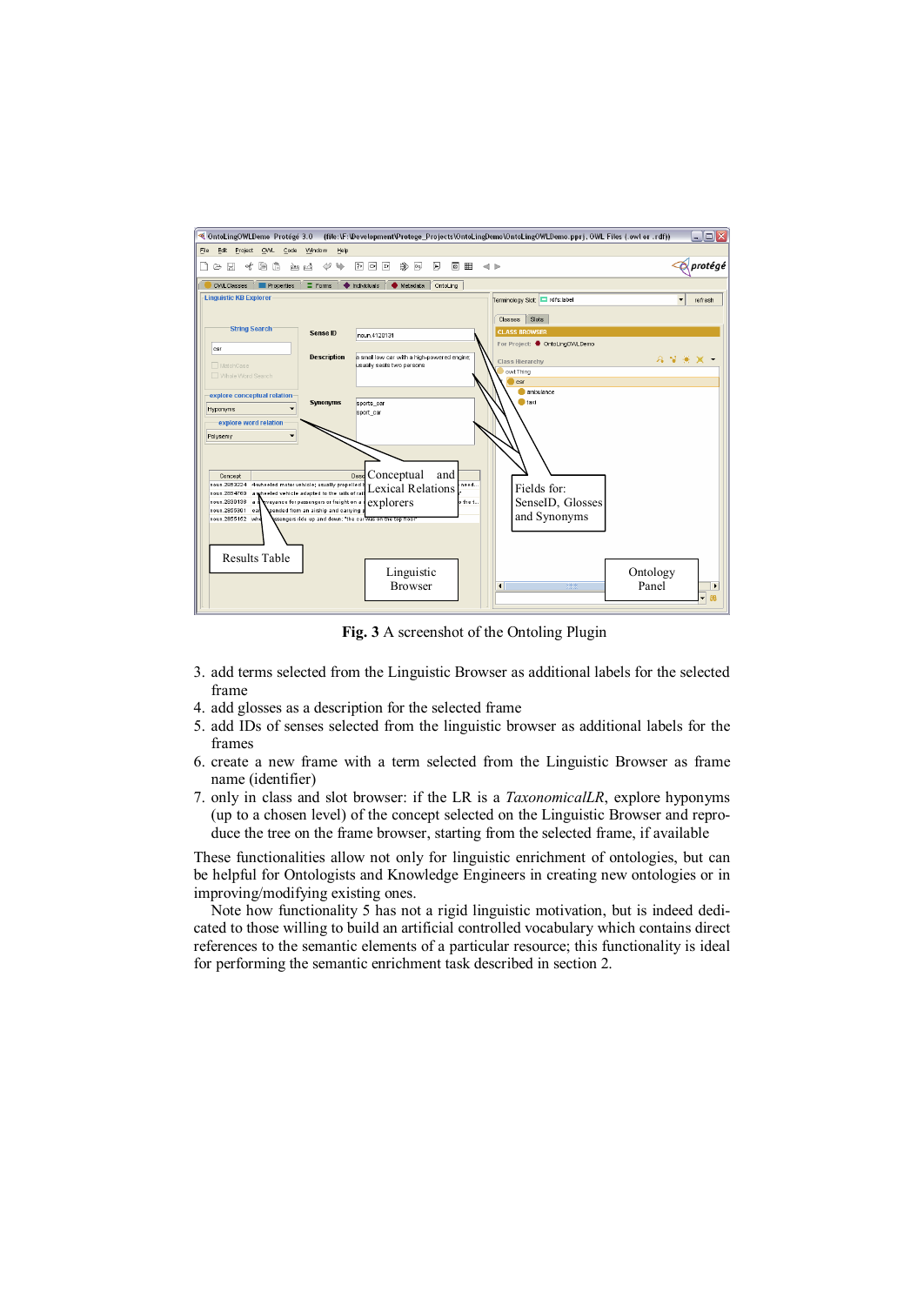## **5 Automatic Linguistic Enrichment of Ontologies: mapping between ontologies and Linguistic Resources.**

We're currently experimenting different techniques for performing automatic linguistic enrichment of ontologies. These techniques will be included in the next release of Ontoling, which will feature a completely new interface for letting Ontology Developers switch between prompted suggestions for enriching concepts and/or creating new ones, and a completely automatic process for feeding an ontology with linguistic content.

In line with our interface-based approach, which maximizes modularization and openness towards new techniques and resources, our aim is to deploy a whole range of specific techniques suitable for resources exposing different Linguistic Watermarks.

At present time, we have developed an algorithm for performing Semantic Enrichment of ontologies, which exploits LRs implementing the ConceptualizedLR, the TaxonomicalLR and (but not necessarily) LRWithGlosses interfaces of the LW. The Semantic Enrichment task, which we described in section 2, is very similar to an ontology mapping process, in that ontological concepts are mapped with elements from the semantic structure of a given LR (e.g. WordNet synsets).

Our technique for semantic enrichment foresees a first discovery phase in which semantic elements from the considered LR are selected as candidates for enriching ontological concepts. In a second phase, semantic and linguistic evidences are considered to verify candidates' suitability to enrich their target concepts.

During the discovery phase, lexical anchors between the ontology and the LR are thrown. Each anchor represents a potential pointer from the ontology to the LR, and is discovered thanks to lexical similarity measures (use of string matching distances, possibly made smarter through knowledge of morphosyntactic properties of the natural language under analysis). In this phase it is important to drop as many anchors as possible, as they will represent the whole search space which is screened during the second phase. The trade-off is thus lightly biased towards recall rather than precision, as the latter, in this case, is only important for reducing the computational cost of the process.

In the second phase, the algorithm exploits different techniques for producing the evidences which will then be used for choosing the best candidate for enriching concepts. These techniques combine analysis of both LR and ontology taxonomies for discovering possible alignments between concepts and candidate elements from the LR, together with statistical approaches which look at occurrences of labels, used to denote ontological concepts, into glosses of the LR. In particular, for each ontology concept *C* and for every candidate semantic element *S*, these gloss-based techniques explore:

- Presence of words into the gloss of *S*, identifying concepts related to *C*
- Presence of words into the gloss of *S*, identifying a concept which is present in the ontology
- Presence of uncommon words into both gloss of *S* and into glosses of other semantic elements which are candidates for concepts other than *C*.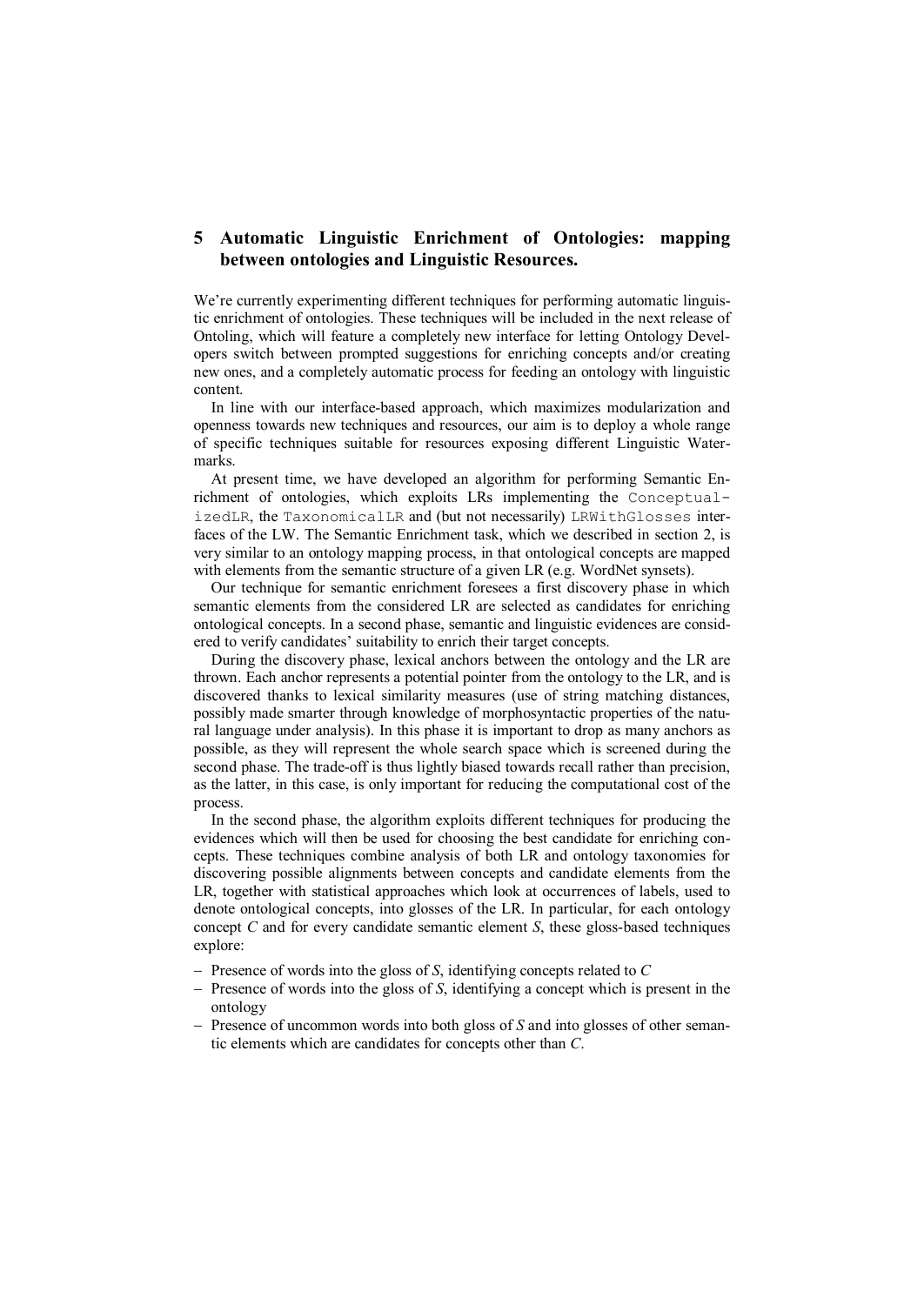The *related* to in the first technique means "is in the context of". For each of these techniques, different contexts of *C* are in fact examined, considering objects bound to *C* by subclass/superclass relationships, linked to *C* by properties (or pointed by *C*, if *C* is itself a property), by restrictions over properties etc...

Notice that the second kind of gloss-based evidences is implied by the first one, and is in fact a less restrictive condition, which may however prove to be ideal in situations where presence of very few semantic relationships requires extension of context to the whole ontology, while the small size and/or specialization towards a given domain of the ontology, guarantees that every concept in it may be considered as somewhat related to each other.

The produced evidences are then projected in a feature space and evaluated according to the following formula:

$$
p(C, S) = \frac{p_0 + \left(1 - \prod_{i=1}^n \left(1 - \rho_i^+(C, S)\right)\right) \cdot \left(1 - p_0\right)}{1 + \left(1 - \prod_{i=1}^m \left(1 - \rho_i^-(C, S)\right)\right) \cdot \left(\frac{1}{p_0} - 1\right)}
$$

where  $p(C, S)$ , with  $0 \le p(C, S) \le 1$ , represents the plausibility that the candidate semantic element *S* be mapped to the ontological concept *C*.  $p_0$  is an initial assignment for this plausibility which mainly depends upon the ambiguity (wrt the considered *LR*) of the label associated to *C*, while the various  $\rho^+(C, S)$  and  $\rho^-(C, S)$  denote respectively positive and negative evidences for plausibility of *(C*,*S)* pair.

## **6 Linguistic-based coordination for automatic discovery of ontology mappings**

Aspects of Semantic Coordination of ontological resources can be roughly categorized according to two research areas:

- 1. Development of specific techniques for ontology mapping and alignment
- 2. Specification of basic communication modalities between semantic peers (Agents, Semantic Web Services etc…) to establish a meaning negotiation

In the first area, a number of linguistic-based methods and algorithms for performing automatic ontology mapping is emerging in literature. CTXMATCH [3,8] discovers mappings among Classification Hierarchies considering the semantic interpretation of their nodes. Similarities discovery is performed through linguistic processing of labels attached to hierarchies' nodes, including tokenization, Part of Speech tagging, multiword recognition and word sense disambiguation. Exploitation of WordNet resource also helps in discovering synonymical expressions and in identifying ambiguous words. Recently, in [7] results from Google snippets were combined with other linguistic based techniques for learning/verifying subclass relations among concepts from different ontologies. In [14] a new metric for computing string-matching distances has been developed and evaluated specifically for ontological names: the as-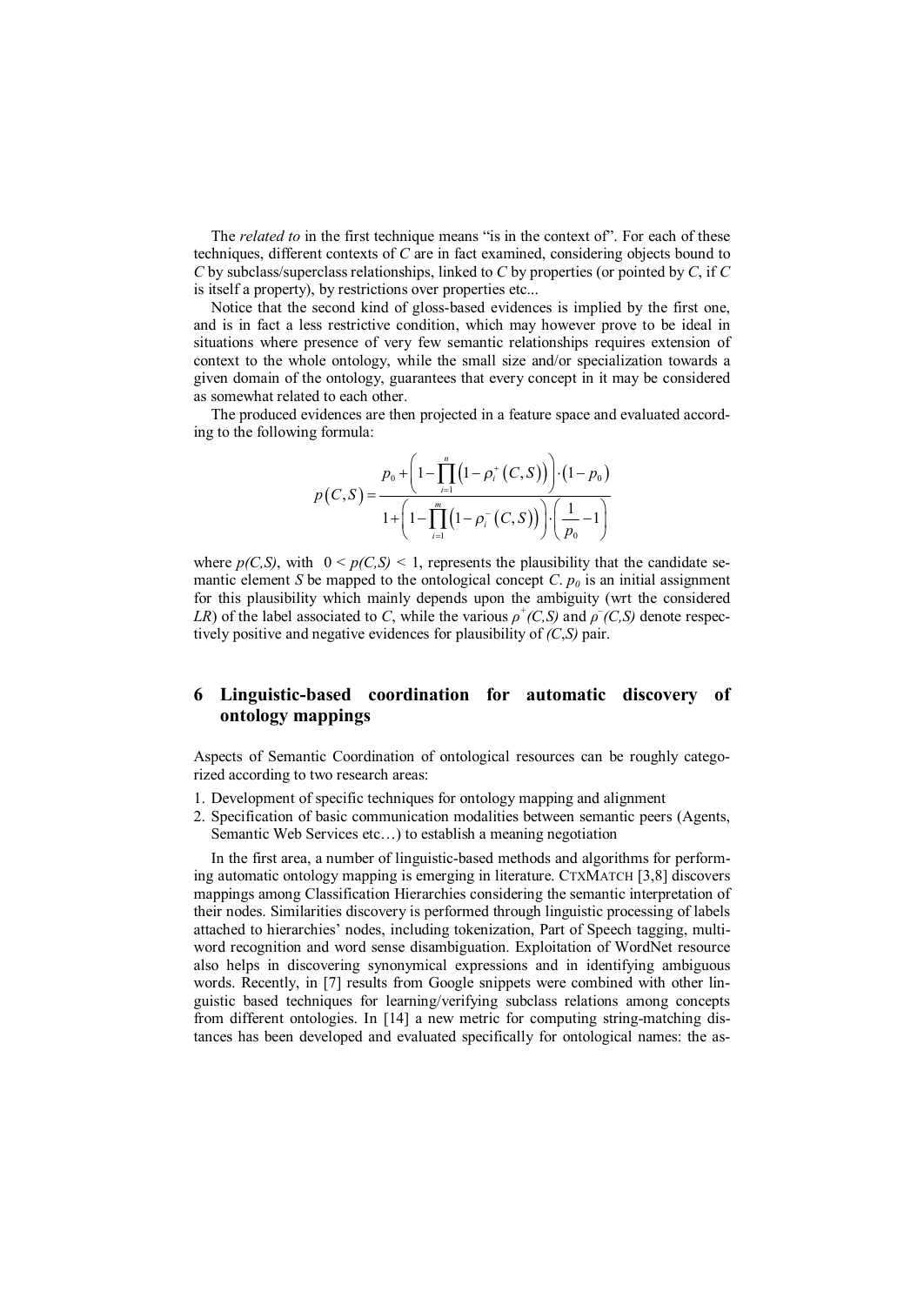sumption behind that work is that labels in ontologies bear common morphological properties upon which dedicated metrics can be tuned to obtain better results.

All of the above works concentrate on specific techniques for exploiting resources, while no role is given on how and when LRs need to be used, how they should be made available and which kind of servicing they would require: all of these specifications pertain to the second area of research on Semantic Coordination.

Our approach to ontology mapping methods exploits the environment for accessing LRs' content which is provided by the Linguistic Watermark interface, and is based on the same feature-based approach which we described for semantic enrichment of ontologies, with some exceptions:

- · It is no more an asymmetric process, in which an ontology must be enriched with references to an LR. In this case mappings between two ontologies need to be established, where completeness of the process is evaluated against full coverage of both resources' content.
- · 1-to-1 identity relationships are no more sufficient. Discovery of superclass/subclass relationships, as well as more complex mappings between complex ontological constructs (e.g, adopting a DL formalism, to state that RedCar from

one ontology, is equivalent to the complex statement Car  $\Box$  color  $\Rightarrow$  red from

the other ontology), is thus expected. Again, analysis of context can help in finding multiple lexical anchors whose combination can give raise to complex mappings.

We do not dive further into the specific features adopted in our ontology mapping methods, and stress instead the role played by linguistic resources in the whole framework.

If one of the main aspects of the Semantic Web is to rely on semantic coordination performed automatically by distributed agents and Semantic Web Services (service discovery, content negotiation), it is important for them to recognize what are the needs, in terms of resources and skills, for performing this task under the best possible conditions.

Following our past works [12, 13] on "linguistic agents communication", we thus define a Linguistic Watermark even for ontologies. The role of this ontological LW is to provide, for every ontology, information about the (natural) language adopted for

```
<Linguistic Watermark> ::= { ontology enriched_by: <linguistic_resource> } 
<linguistic_resource> ::= 
                <linguisticResourceURI>, 
                [ semantic_enrichment | linguistic_enrichment,<language> ] 
                <enrichment_modality> 
                <coverage> 
<enrichment_modality> ::= [ supervised_enrichment | automatic_enrichment ]
<coverage> ::= <conceptual_coverage>, <linguistic_coverage>
```
**Fig. 4** Specifications for Ontological Linguistic Watermark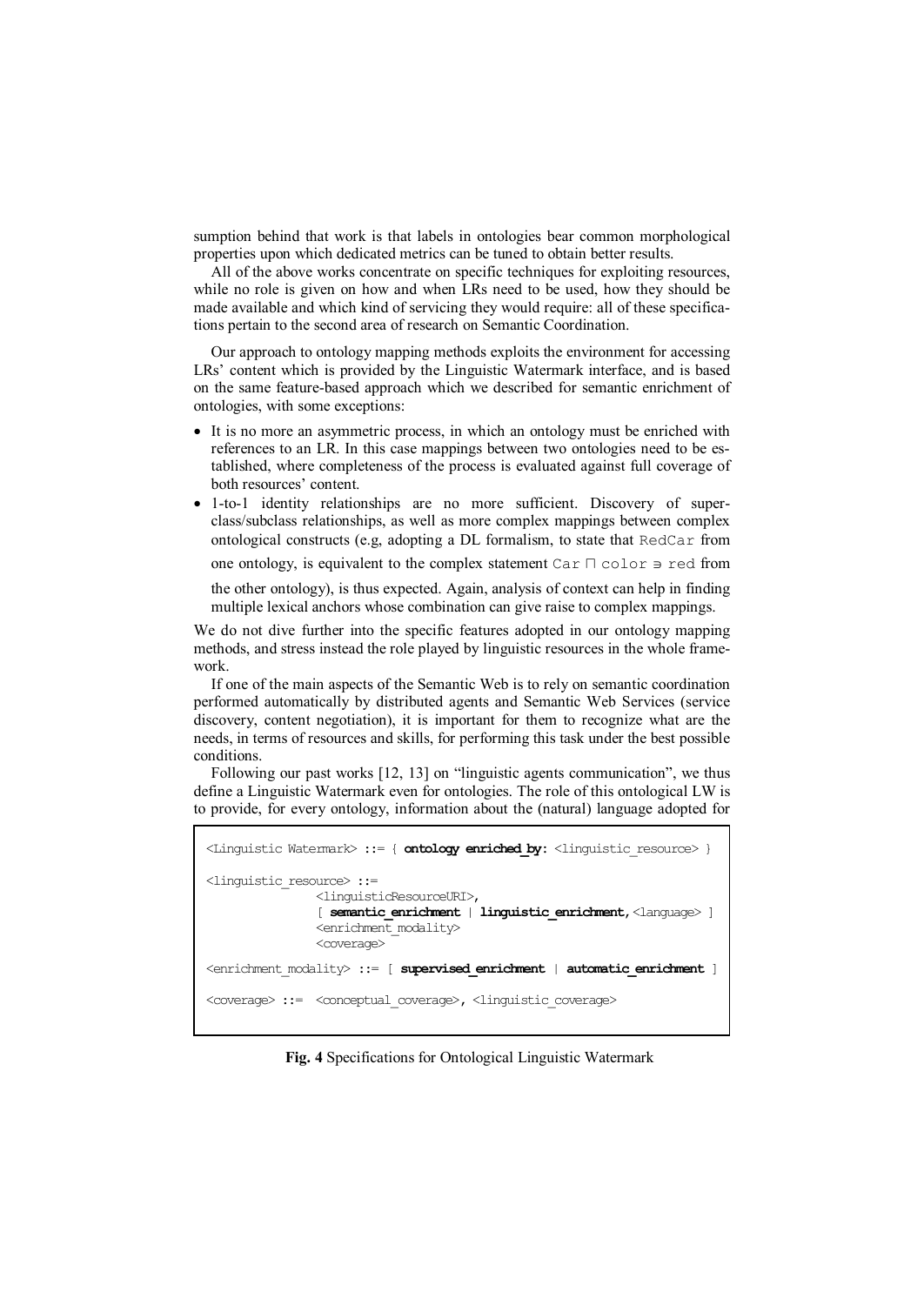describing its content, as well as evaluation of the "linguistic expressiveness" with which this content is exposed. Its objective is to make agents able to immediately recognize the context of their communication and invoke proper services for coordinating with other Semantic Peers.

Explicitly reference to the linguistic resources which have been adopted to enrich ontological content should thus be completed with quantitative data about how these LRs contributed to enrich the ontology and on the modalities followed for performing the enrichment process. In Fig. 4, using BNF notation, specifications for the ontological Linguistic Watermark are reported: <language> is a tag denoting the natural language expressed by the LR; <conceptual\_coverage>and <linguistic\_coverage>are instead expanded in three data reports:

- Percentage of terms common to both ontology and linguistic resource wrt total number of terms (for the same language) in the ontology. This information is useful for knowing how much the specific resource participated to the enrichment of the ontology
- Average number of terms per concept, which belong to the linguistic resource
- Percentage of ontology concepts which are represented by at least a term from the linguistic resource.

With this data, agents can get precise information on the context of communication (that is, linguistic information about the knowledge of the agents they are communicating with) and follow the best strategy for negotiate the meaning of their ontological content. Different scenarios are possible, and mapping techniques must take into considerations cases where the involved ontologies present a strong enrichment (possibly with different natural languages) as well as cases where conceptual knowledge presents no linguistic enrichment at all. In general, when strong linguistic knowledge is associated to full coverage of ontological data on both sides of communication, agents may simply inspect each other's LWs and agree on which language(s) rely to negotiate the meaning of their concepts, much in the way humans do when in need of communicating with other people. Otherwise, assistance may be requested to other agents offering linguistic services (translation facilities, wider knowledge about a same language, specific ontology mediation skills etc…).

## **7 Conclusions**

In this work we proposed solutions to the problem of ontology mapping, and of meaning negotiation in general, which require a new perspective on the way knowledge representation is handled nowadays. The attention paid to formal concept representation in the Semantic Web is in fact not being matched by an equivalent interest on how this information will be made easily accessible by humans, and by machines not sharing a shared semantic commitment.

Adherence to nowadays standards for ontology representation has been itself a limit for our research, where a more structured and close bridging between conceptual and linguistic knowledge would be expected. The link we establish in this work between conceptual knowledge and its associated linguistic representation is character-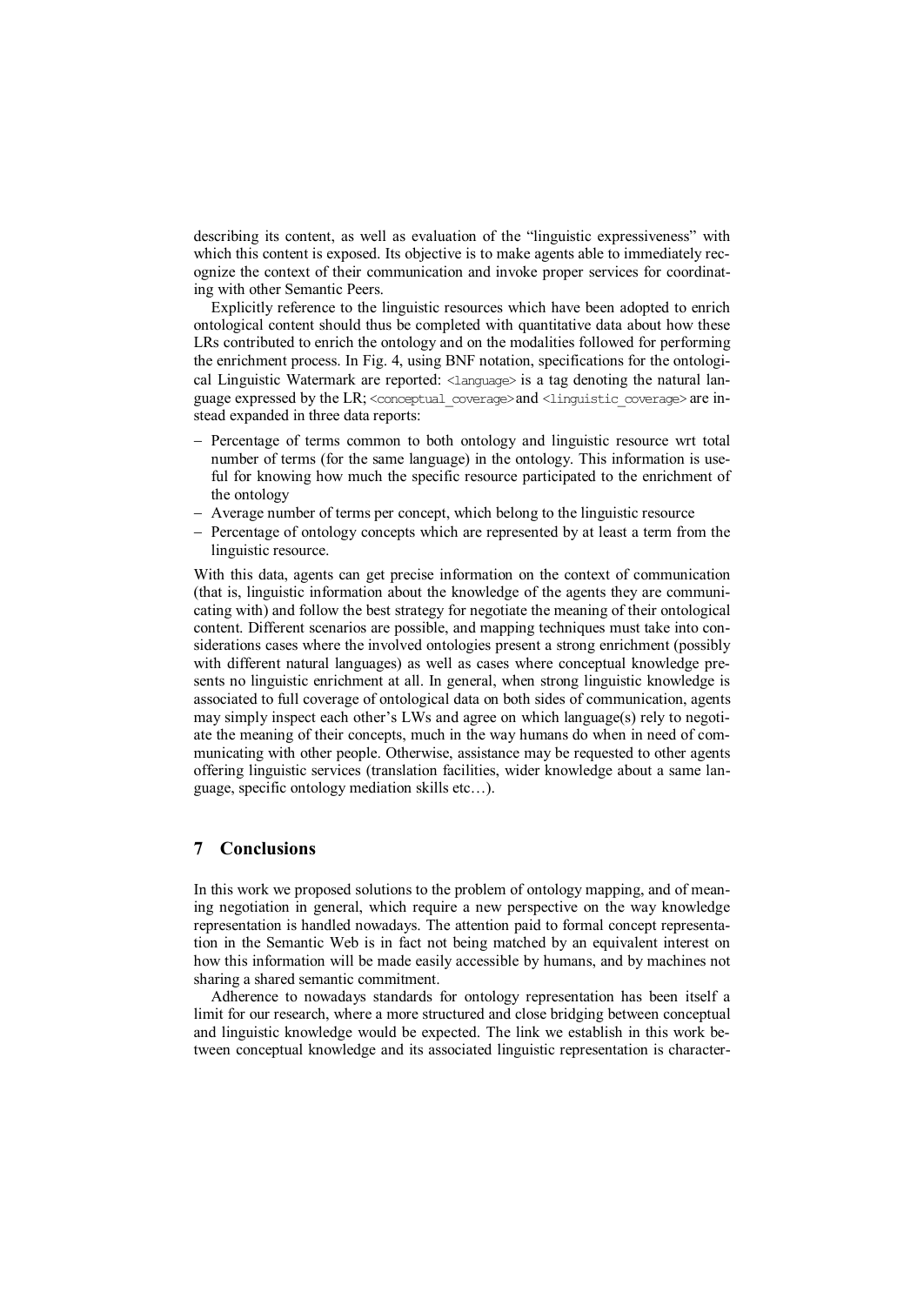ized by simple references between concepts and labels (being them terms or semantic descriptors), while more sophisticated relationships are required to address the complex constructs which characterize a significant fraction of every ontology.

Nonetheless, our approach aims to define a very scalable and heterogeneous framework where no strong assumptions are required a-priori on the way ontological data need to be exposed. This facilitates adherence of the framework to nowadays realistic scenarios, while leaves open new possibilities for more efficient solutions, as those proposed in our full 3-step methodology.

The Linguistic Watermark for LRs defines a set of functionalities for accessing content of existing Linguistic Resources in a uniform manner (thus favoring pluggability of new resources to the same framework, without need of specific ad-hoc solutions), and at the same time represents a model for characterizing different aspects of a LR. Its prototype may thus be exploited by tools and applications, like the presented Ontoling, willing to support ontology enrichment in a scenario characterized by a plethora of heterogeneous resources and languages. The ontological LW follows the same paradigm; it describes the degree of linguistic expressiveness of ontologies and thus facilitates semantic coordination of agents and web services by providing information on the context of their communication.

One of the major benefits of this approach is not only represented by the proposed techniques and methodologies for supporting knowledge interoperability, but the fact that it also guarantees more intellectual and cultural independence to the ontology development process, trading strict and limitative forms of semantic commitment with the adoption of a universally agreed form of communication: natural language.

## **References**

- 1. Beneventano D., Bergamaschi S., Guerra, F., Vincini, M: Building an integrated Ontology within SEWASIE system. In proceedings of the First In-ternational Workshop on Semantic Web and Data-bases (SWDB), Co-located with VLDB 2003 Ber-lin, Germany, September 7-8, 2003
- 2. Benjamins, V. R., Contreras, J., Corcho, O., and Gómez-Pérez, A.: Six Challenges for the Se-mantic Web. SIGSEMIS Bulletin, April 2004
- 3. Bouquet, P., Serafini, L. and Zanobini, S.: Semantic Coordination: A new approach and a application. In Proc. of ISWC-03, Sanibel Island, USA, October, 2003
- 4. M. Dean, D. Connolly, F. van Harmelen, J. Hendler, I. Horrocks, D. L. McGuinness, P. F. Patel-Schneider, and L. A. Stein. OWL Web Ontology Language 1.0 Reference, W3C Working Draft 29 July 2002, http://www.w3.org/TR/owl-ref/.
- 5. Fellbaum, C: WordNet An electronic lexical da-tabase. MIT Press, (1998).
- 6. Gennari, J., Musen, M., Fergerson, R., Grosso, W. Crubézy, M., Eriksson, H., Noy, N. and Tu, S: The evolution of Protégé-2000: An environment for knowledge-based systems development". International Journal of Human-Computer Studies, 58(1):89–123, 2003.
- 7. van Hage, W. R., Katrenko, S. and Schreiber. A. Th.: A Method to Combine Linguistic Ontology-Mapping Techniques, 4th International Semantic Web Conference (ISWC-2005) Galway, Ireland, November, 2005
- 8. Magnini, B., Speranza, M., Girardi, M.: A Semantic-based Approach to Interoperability of Classification Hierarchies: Evaluation of Linguistic Techniques. In: Proceedings of COLING-2004, Geneva, Switzerland, August 23 - 27, 2004.
- 9. Miles, A., Brickley, D.: SKOS Core Guide. W3C Working Draft, 2005